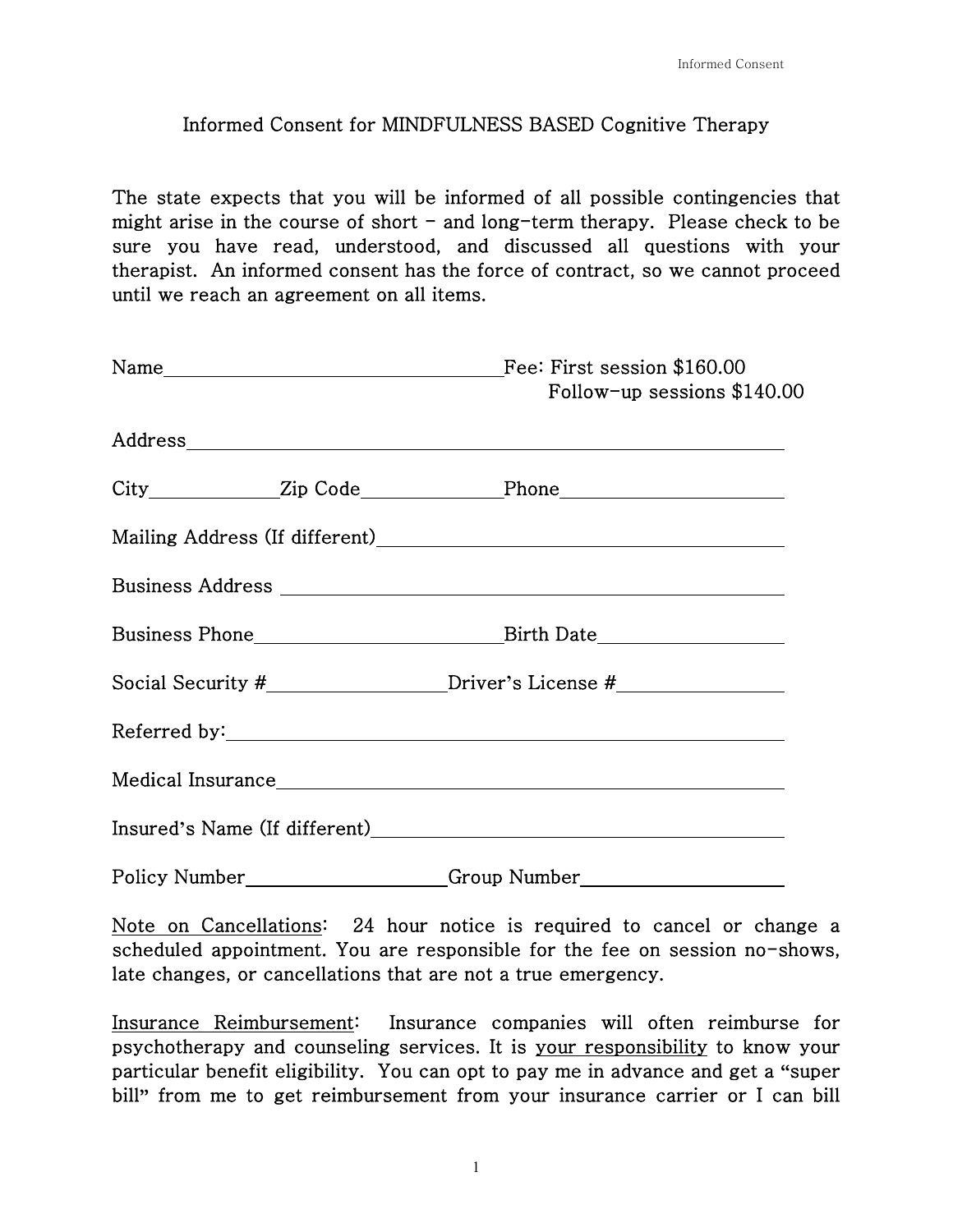them directly if you have a pre-established authorization number. Since insurance companies decide at the time of receipt of claims whether to pay, if I bill on your behalf you agree to pay any and all fees they will not cover, in full, as mentioned on page 1 of this document.

Confidentiality: State law and professional ethics require therapists to maintain confidentiality except for the following situations:

- 1. If there is suspected child abuse, elder abuse, or dependent adult abuse.
- 2. **"**Tarasoff" situations in which serious threat to a reasonably wellidentified victim is communicated to the therapist.
- 3. When threat to injure or kill oneself is communicated to the therapist.
- 4. If you are required to sign a release of confidential information by your medical insurance.
- 5. If you are required to sign a release for psychotherapy records if you are involved in litigation or other matters with private or public agencies. Think carefully and consult with an attorney before you sign away your rights. We can discuss some foreseeable possibilities together.
- 6. Clients being seen in couple, family and group work are obligated legally to respect the confidentiality of others. The therapist will exercise discretion (but cannot promise absolute confidentiality) when disclosing private information to other participants in your treatment process. Secrets cannot be kept by the therapist from others involved in your treatment process.
- 7. I may at times speak with professional colleagues about our work without asking permission, but your identity will be disguised.
- 8. My personal secretary and office manager have access to locked records but are legally charged with confidentiality.
- 9. Clients under 18 do not have full confidentiality from their parents.
- 10. It is also important to be aware of other potential limits to confidentiality that include the following:
	- All records as well as notes on sessions and phone calls can be subject to court subpoena under certain extreme circumstances. Most records are stored in locked files but some are stored in secured electronic devices.
	- Cell phones, portable phones, faxes, and e-mails are used on some occasions.
	- All electronic communication compromises your confidentiality.

Fees: The fee for services generally covers a 1 hour session and will be agreed upon before the first treatment session. Cost of living increases may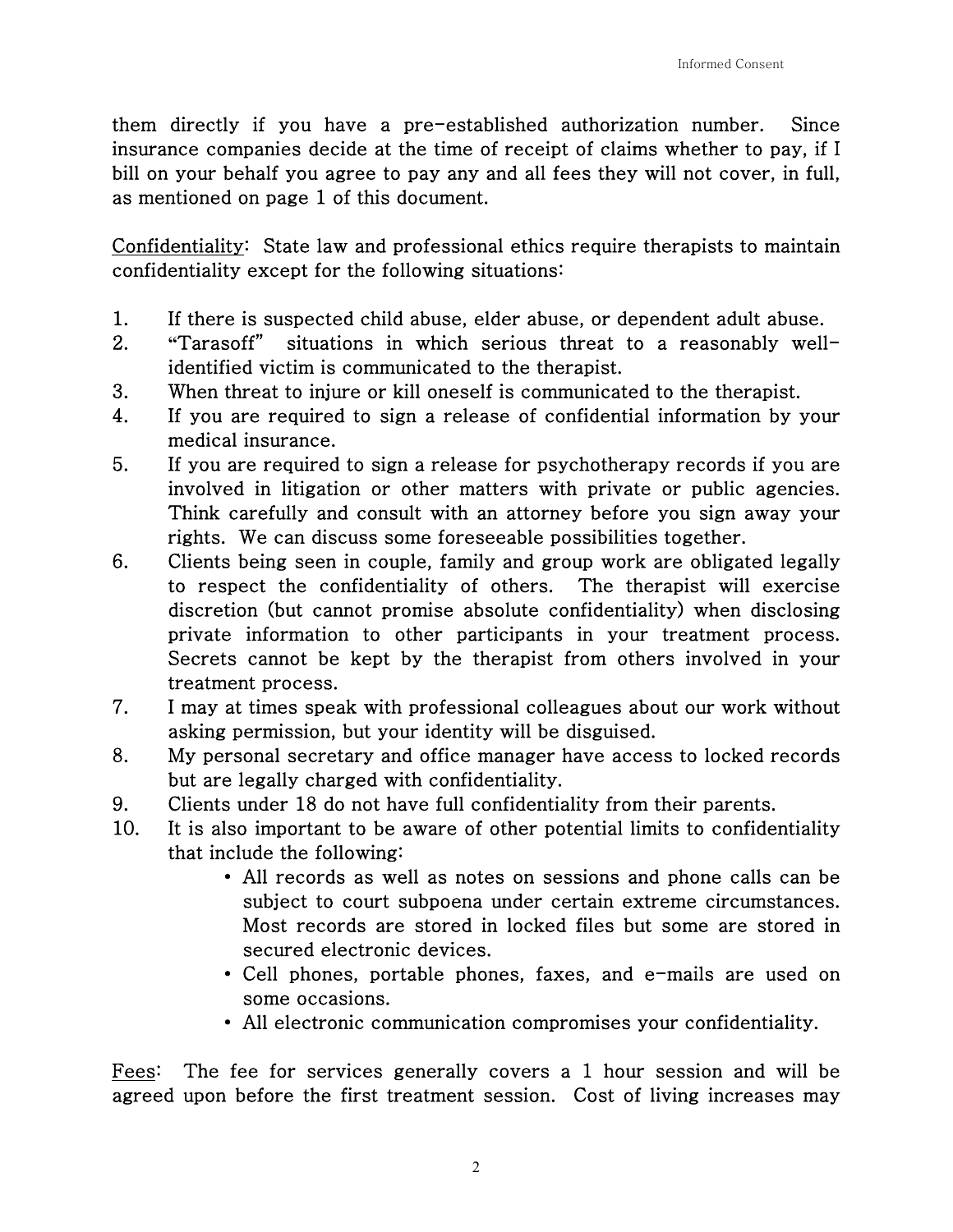occur on an annual basis. Telephone calls may be charged at approximately the same rate as personal consultation \$140.00 per hour plus any telephone company charges. Interest at 12% per annum will be charged on all accounts over 60 days due.

Availability: The therapist is available for regularly scheduled appointment times. Dates of vacations and other exceptions will be given out in advance if possible. Telephone appointment times can be made by calling the office during regular office hours.

Emergency number where I can sometimes be reached: (253) 514-0525.

Emergency service can be obtained at: see/refer to enclosed list. Client, please acknowledge that you received the list of emergency numbers by initialing and dating here.

Termination of Treatment: The therapist may terminate treatment if payment is not timely, if prescriptions are not filled (such as seeking consultation, refraining from dangerous practices, coming to sessions sober, etc.), or if some problem emerges that is not within the scope of competence of the therapist. The usual minimal termination for MBCT is patient fills out exit paperwork; Beck Depression Inventory II plus patient feedback survey.

Clients are urged to consider the risks that major psychological transformation may have on current relationships and the possible need of psychiatric consultation during periods of extreme depression or agitation. Not all people experience improvement from psychotherapy and therapy may be emotionally painful at times. Referrals to individual counseling and psychiatrist are always available.

Patients have the right to refuse or to discontinue services at any time and complaints can be addressed to Arizona Board of Behavioral Health Examiners.

A brief list of the professional credentials of your therapist is listed below.

- M.A. Educational Psychology and Counseling, CSUN, 1989.
- Licensed Marriage Family Therapist, CA.,1991
- Licensed Marriage Family Therapist, WA.,2006
- Licensed Marriage Family Therapist, AZ., 2016

What Is MBCT? Mindfulness Based Cognitive Therapy is a skill based therapeutic process drawing on the effectiveness of cognitive therapy as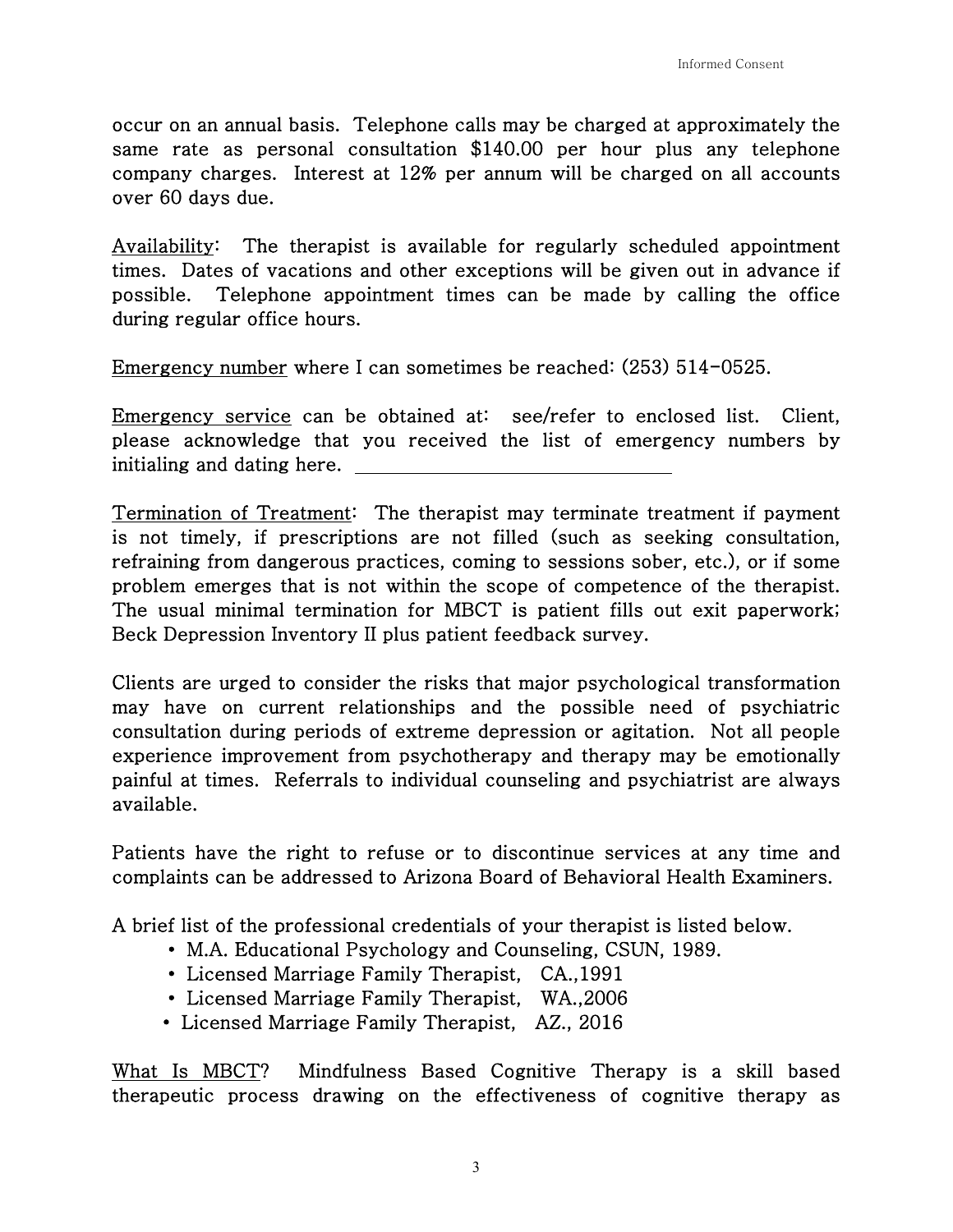developed by Aaron Beck, M.D. and a form of Tibetan Meditation called Mindfulness Meditation. Dr. Beck' s method was found to be an effective tool in helping acutely depressed patients recover and lead more enriched lives. Depression is a serious illness and often requires medication. The combination of cognitive therapy and medication has proven the best treatment strategy for acute phases of depression, but they often return in their absence. Teasdale, Zindell and Williams determined that return of depressive symptoms is usually mediated through a sort of automatic thought and feeling pattern, that with skill building, tends to be interrupted.

Linking these patterns to responses to stress, they hypothesized a standardized stress reduction practice done daily could help. They studied the methods of another psychologist, Jon Kabat-Zinn Ph.D. who has been effectively treating stress with Mindfulness Meditation – a Tibetan tradition, going back thousands of years. They combined the two methods offering 8 weeks of training homework and daily one hour meditation practice for patients with excellent results. Results were published in August 2000 Journal of Consulting & Clinical Psychology: Prevention of Relapse/Recurrence in Major Depression by Mindfulness Based Cognitive Therapy (**"**MBCT**"**). MBCT is a skill based practice which represents a lifestyle change. Those in the study who were most improved practiced meditation as assigned one hour per day.

MINDFULNESS BASED COGNITIVE THERAPY is offered by your therapist on an individual basis. It has been shown to be effective in helping with a number of conditions including sleep problems, mood problems, and pain/stress reduction. Excerpts from journals are available upon request. Learning to work with thoughts and feelings and the association/impact of beliefs and attitudes can promote awareness which aids in more effective decisions and skillful actions.

MBCT is showing great promise to adjunct psychotherapy and medications as an important skill in the quest towards relapse prevention in major depression and stress reduction. As in other endeavors, your effort will make the difference. It can be stressful adding " downtime" to our busy fast-paced lives. Allowing for the commitment to heal at times requires a patience we have yet to discover.

## Agreement for MBCT Consultation

 I have read this informed consent completely and have raised any questions I might have about it with my therapist. I have received full and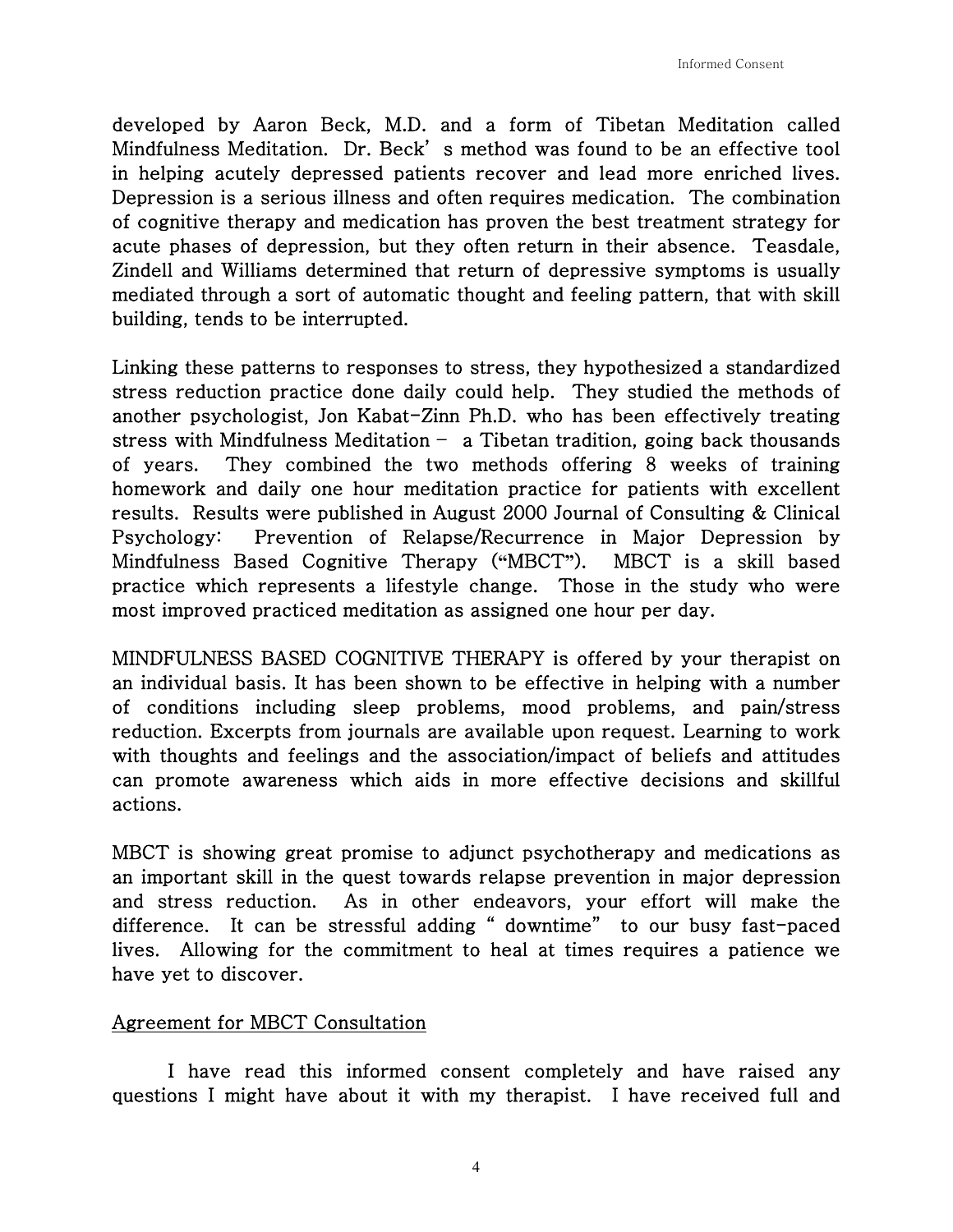satisfactory response and agree to the provisions freely and without reservations.

 I understand that my therapist is responsible for maintaining all professional standards set forth in the ethical principles of his/her professional association as well as the laws of the state of ARIZONA governing the practice of psychotherapy and that he/she is liable for infractions of those standards.

 I understand that I will be fully responsible for any and all legal and/or collection costs arising as a result of my contact with my therapist, including appropriate compensation for his time involved in preparing for and doing court work.

 I understand that my therapist from time to time makes teaching and research contributions using disguised client material. By consenting to treatment I am giving consent to this process of professional contribution and the right to use disguised material without financial remuneration.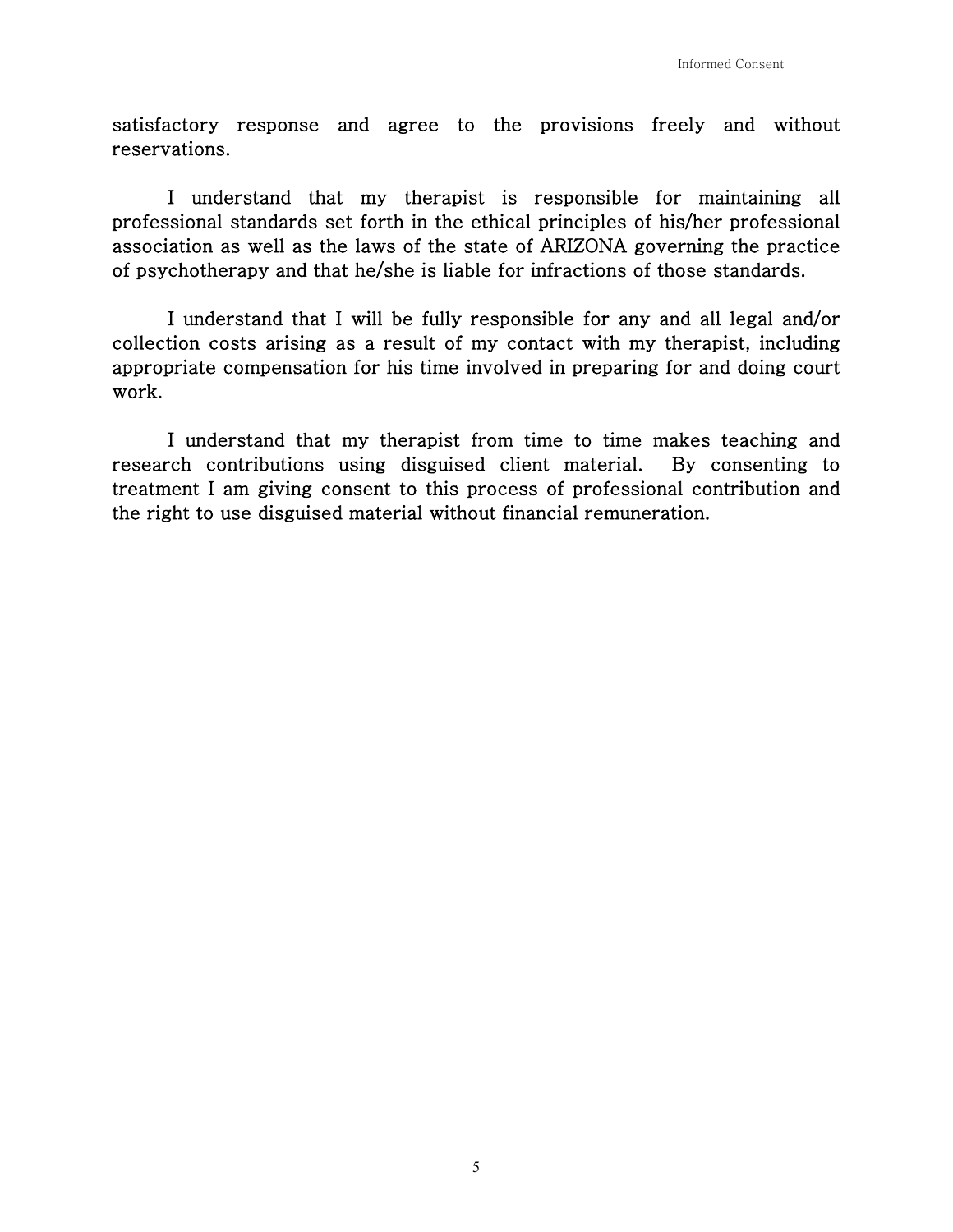## Arbitration Agreement

 I agree to address any grievances I may have directly with my therapist immediately. If we cannot settle the matter between us, then a jointly agreed-upon outside consultation will be sought. If not, an arbitration process will be initiated, which will be considered as a complete resolution and legally binding decision under state law, which [in Arizona] states as follows:

**"**NOTICE: BY SIGNING THIS CONTRACT YOU ARE AGREEING TO HAVE ANY ISSUE OF MEDICAL MALPRACTICE DECIDED BY NEUTRAL ARBITRATION AND YOU ARE GIVING UP YOUR RIGHT TO A JURY OR COURT TRAIL. SEE ARTICLE ONE OF THIS CONTRACT."

Article 1: **"**It is understood that any dispute as to medical malpractice, that is as to whether any medical services rendered under this contract were unnecessary or unauthorized or were improperly, negligently or incompetently rendered, will be determined by submission to arbitration as provided by [state] law, and not by lawsuit or resort to court process except as [state] law provides for judicial review or arbitration proceedings. Both parties to this contract, by entering into it, are giving up their constitutional right to have any such dispute decided in a court of law before a jury, and instead are accepting the use of arbitration." Any arbitration process will be considered as a complete resolution and legally binding decision. The client will be responsible for the costs of this process. In agreeing to treatment, you are consenting to the above identified grievance procedures.

 This agreement constitutes the entirety of our professional contract. Any changes must be signed by both parties. I have a right to keep a copy of this contract.

Client Signature Date

Therapist Signature Date